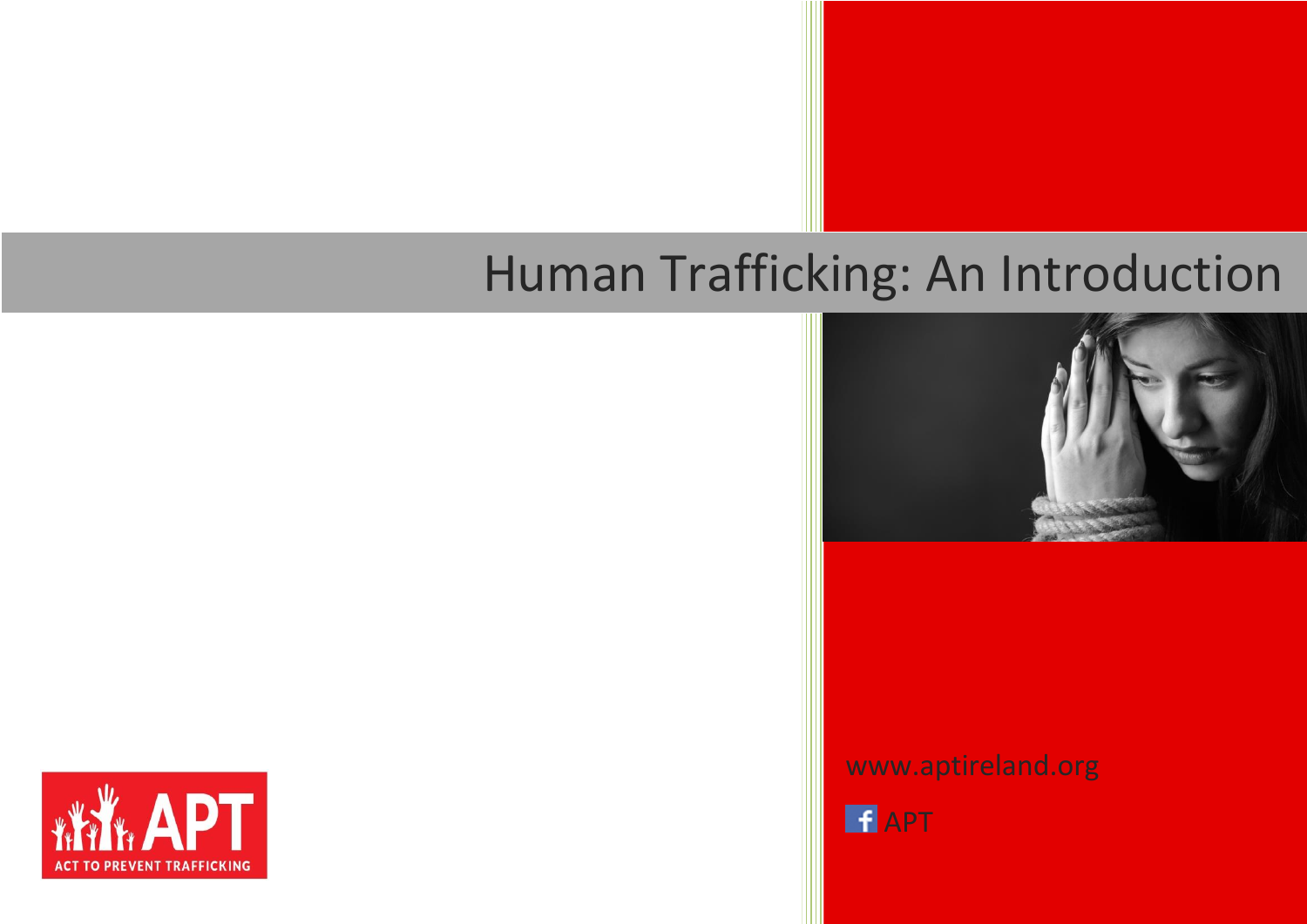#### **What is Human Trafficking?**

Human trafficking is a crime and a human rights violation. It involves the recruitment, movement and exploitation of a person. The initial consent by a person will be irrelevant if it was obtained by means of fraud, deception or coercion. A child cannot consent to being trafficked. Transporting a child into exploitative conditions constitutes trafficking.

It is the trade in and exploitation of human beings for profit. Trafficking in persons should be understood as a process rather than as a single offence. Trafficking need not involve crossing of borders – it can occur within a country.

The **UN Palermo Protocol (2000)** provides a detailed definition of human trafficking which UN member states have agreed to, making a coordinated international response easier and more effective.

#### **Today's Modern Day Slavery**

It is very difficult to be exact about numbers, because of the clandestine nature of human trafficking. An estimated 27 million people are trafficked globally each year, with women and girls accounting for 75% of victims. In the EU, 76% of victims are trafficked for sexual exploitation. This form of trafficking makes almost \$100 billion each year for traffickers globally.

#### **Legislation**

#### **Criminal Law (Human Trafficking) Act 2008**

It is illegal for any person to benefit from the prostitution of another person, or to knowingly buy sex from a trafficked person. Penalties of up to life imprisonment apply in respect of these offences.

When there is sufficient evidence that a woman has been trafficked, 60 days for reflection and recovery are given by the state and during this time the person is provided accommodation by the state. Extension of time depends on cooperation with the police. A conviction depends on the person testifying in court in front of her alleged trafficker.

#### **Trafficking versus Smuggling**

- Smuggling of migrants and human trafficking both involve moving human persons for profit.
- Smuggled persons are free on arrival at country of destination, but trafficked persons remain under the control of their traffickers.

#### **Different Forms of Human Trafficking**:

- Sexual exploitation
- Forced labour
- Sale of human organs

#### **POVERTY**

Makes people more desperate and vulnerable to exploitation.

#### **DEMAND**

For commercial sex in Ireland; 'sex tourism', often involving children, in other countries.

# **PORNOGRAPHY**

Desensitises people to sexual objectification, dehumanises women, and distorts men's attitudes towards, and expectations of, sex.

## **Why are people trafficked?**

#### **PROFIT**

One of the most lucrative illegal trades, along with drugs and weapons.

**GENDER INEQUALITY** Sexual objectification of women and girls in our society.

The 'girl-child' seen as less valuable in some cultures.

Selling of girls by parents.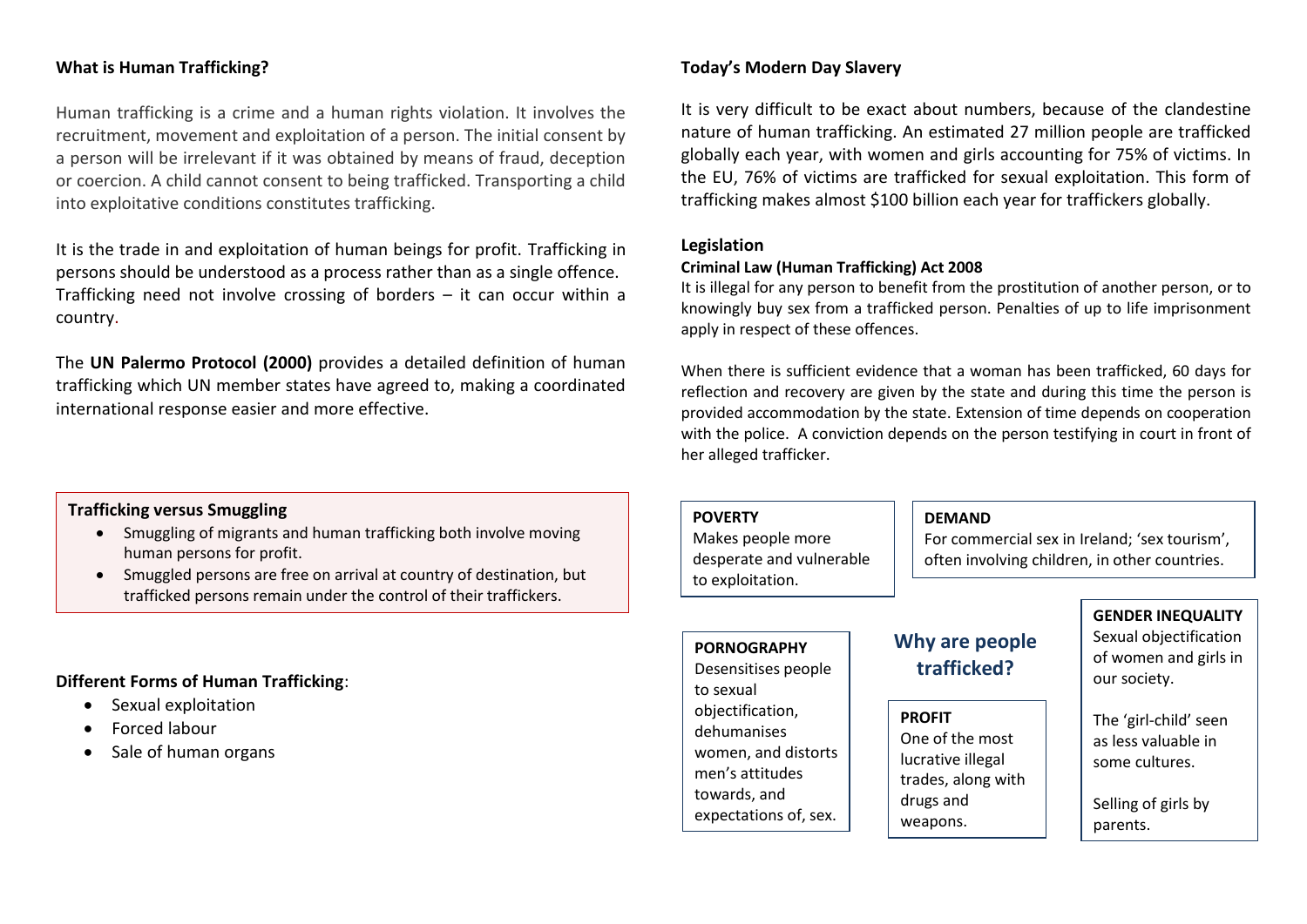#### **How are people trafficked?**

*Traffickers recruit through:*

- o Fake job offers, e.g.; care work, modelling, hairdressing, education, hotel/bar work, travel
- $\circ$  Casual acquaintance friend of a friend introduces person to trafficker
- o Family sell all they have to get their daughter a 'good job' so that she can send money back home



**Anyone of any gender, age, nationality, race, or socio-economic background can be trafficked.**

#### **Traffickers use various techniques to keep victims enslaved.**

- o Some are kept under lock and key
- o Passports, visas and/or identification documents are confiscated
- o Some have violent acts carried out on them they can be raped or beaten in order to force them to comply
- o Threats and blackmail are threatened against their families back home
- $\circ$  Debt bondage/financial obligations victims are told that they are honour bound to repay debt
- o Witchcraft/Hex/Ju Ju
- o Victims are told they will be imprisoned or deported for immigration violations if they contact authorities



*Ireland is a source, transit, and destination country for human trafficking.*

#### **Impacts of sex trafficking on victim:**

- Lack of trust; anger; sadness; fear; insecurity; shame; guilt; confusion; depression; terror; sense of helplessness; PTSD – flashbacks, reminders, poor sleep patterns, etc.
- Sexually transmitted diseases
- Pregnancy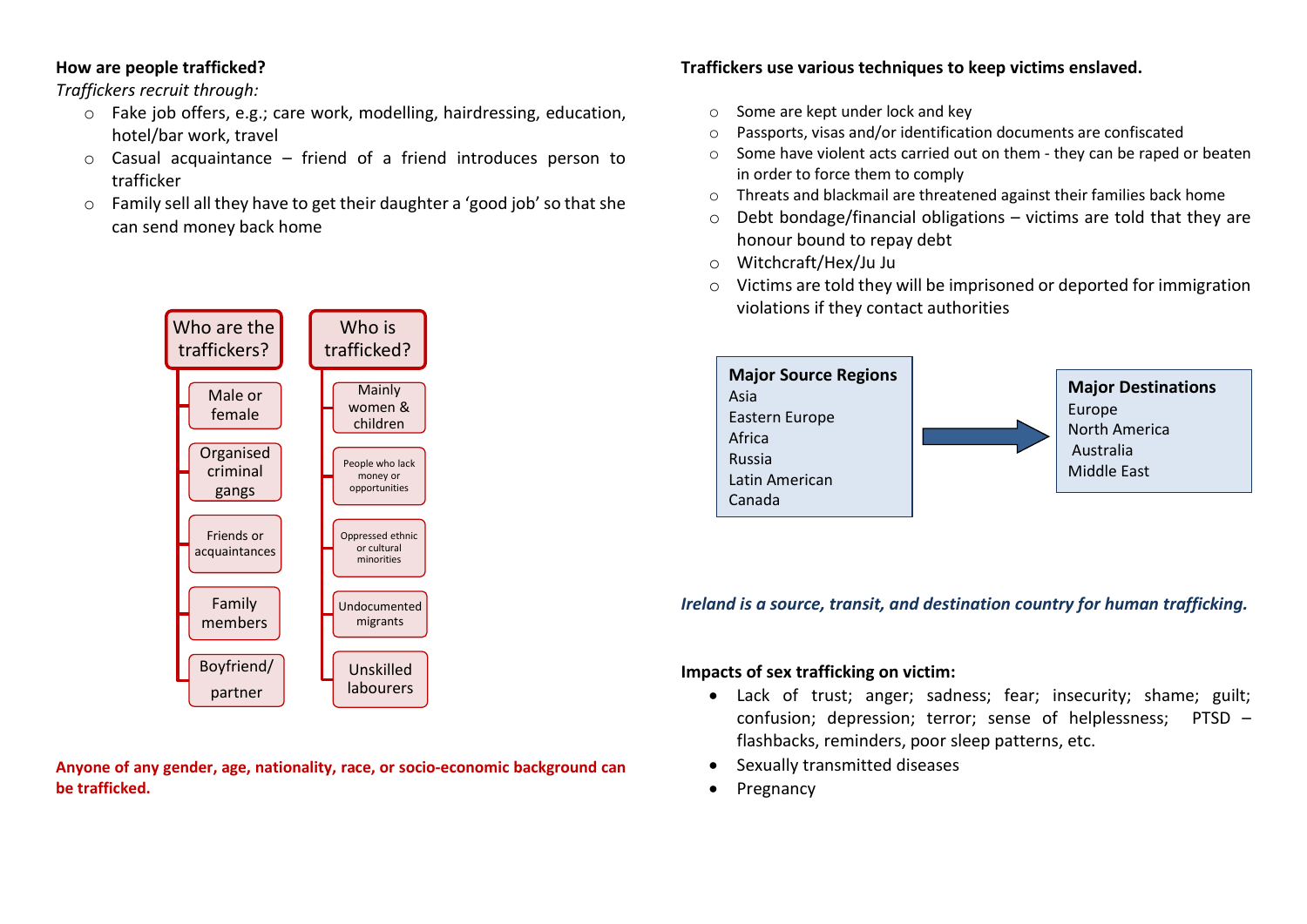#### **What can we do?**

- Become informed.
- Distribute information on trafficking.
- Report any suspicious events/happenings in your local area to the law enforcement agencies i.e. a lot of comings and goings by men to a particular apartment, regular changeover of women/girls in an apartment.
- Talk with young people and encourage them to talk to each other about this horrendous phenomenon.
- Never accept violence watch out for violence against women.
- Promote attitudes of respect, equal treatment of men and women.
- Organise a speaker to your youth and other forms of groups.
- Promote fair trade.
- Check retailers' supply chains.
- Sign petitions e.g. Turn Off the Red Light.
- Network with countries of origin to form a strategic alliance.
- Education is critical incorporate information on human trafficking into the school curriculum.
- $\bullet$  Be aware and alert large gatherings of people, e.g. sporting events, conventions, often coincide with an increase in sex trafficking.
- $18<sup>th</sup>$  October is Europe's Anti-Human Trafficking Day is there anything you can do to raise awareness?

#### **Human Trafficking affects women, men and children in their deepest being. It strikes at what is most precious in them – their dignity and their values as individual.**

#### **Why should we care?**

*Human trafficking is one of the gravest forms of human rights abuse. It is modern day slavery. It is happening here, today. It could happen to someone YOU know.*

#### **Know the signs**

People who have been trafficked may:

- Be of any age, although the age may vary according to the location of the market
- Move from one brothel to the next or work in various locations
- Be escorted whenever they go to and/or return from work and other outside activities
- Have tattoos or other marks indicating 'ownership' by their exploiters
- Work long hours or have few if any days off
- Sleep where they work
- Live or travel in a group, sometimes with other women who do not speak the same language
- Have very few items of clothing
- Have clothes that are mostly the kind typically worn for doing sex work
- Only know how to say sex-related words in the local language or in the language of the client group
- Have no cash of their own
- Be unable to show an identity document.

#### **Mind-set of trafficking victims – frequently:**

- o Victims do not speak English and are unfamiliar with culture of destination
- o They may distrust outsiders, especially law enforcement agents e.g. Gardaí – fear of deportation
- o They often blame themselves for their situation
- o Although many victims have been beaten and/or raped, their current situation may still be preferable to where they came from
- o Victims may be unaware of rights or may have been intentionally misinformed about rights in the country in which they find themselves
- o They fear for safety of families in their home countries, who are often threatened by traffickers